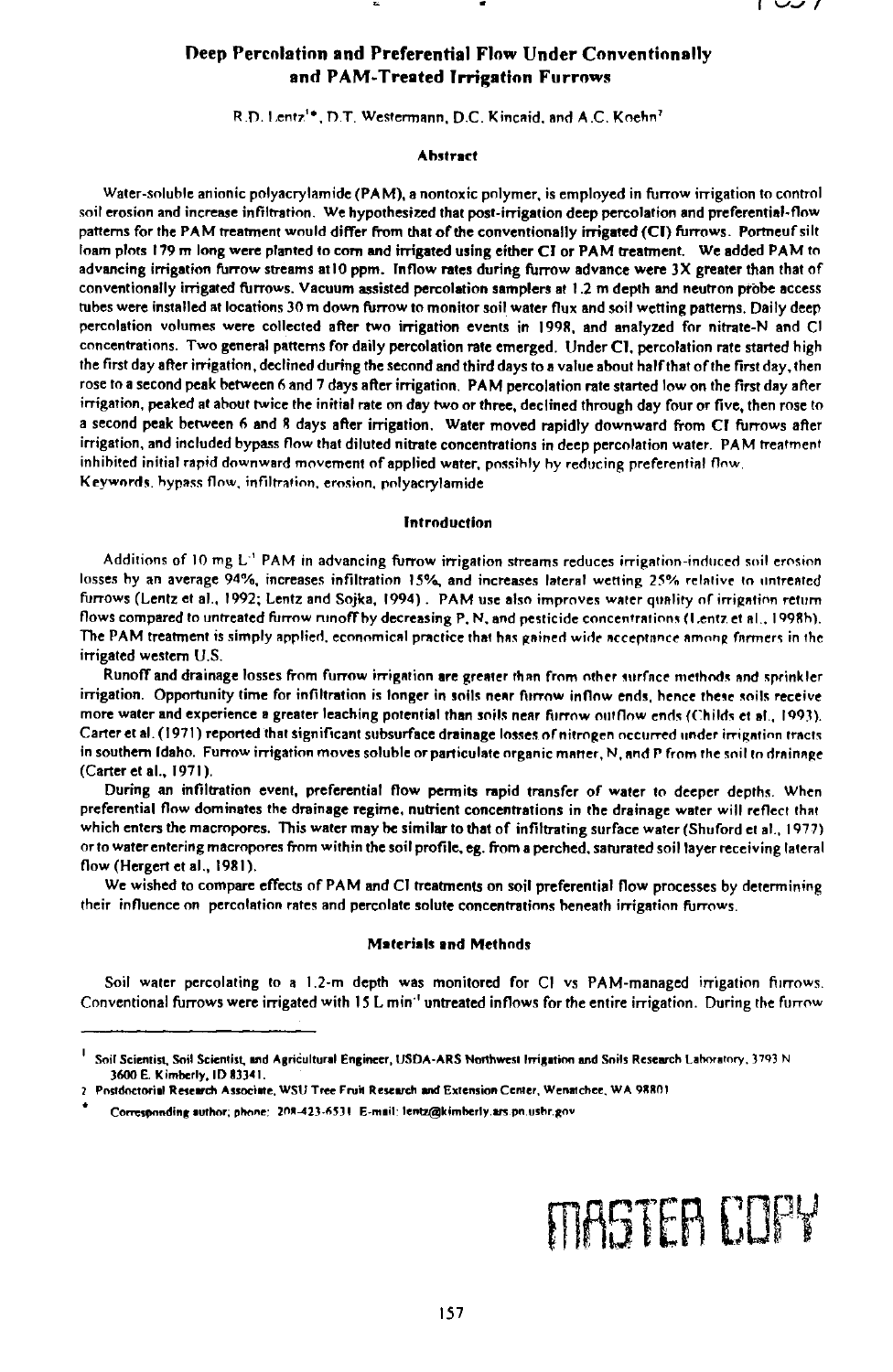advance phase, PAM furrows were irrigated using 45 L min<sup>-1</sup> inflows amended with 10 mg L<sup>-1</sup> PAM. When advancing waters began to runoff the field, inflows in PAM furrows were reduced to 15 L min'. Duration of irrigations was varied with treatment so that average net infiltration for both treatments would be equivalent. The PAM used was a water soluble anionic form having a molecular weight of 12 to 15 Mg mol' and charge-density of 18%.

The 179-m-long field plot of Portneuf silt loam (Coarse-silty, mixed, superactive, mesic Durinodic Xeric Haplocalcids) had a 1.5% slope. The study included two treatments and three replicates, for a total of six plots. Monitoring sites were installed in each plot, at an upper position in the furrow (30 m downstream from the inflow end of the furrows). We installed 18 vacuum extraction soil water percolation samplers at 1.2 m depth, three at each monitored site. This installation was part of a larger study described by Lentz **at** al. (1998a). Instruments were installed in the vertical face of a backhoe trench dug **biside** the monitored furrow. The vacuum extraction system designed for this experiment was discussed in detail by Lentz et al. (1998a) and Kincaid and Lentz (1999). A field deployed precision vacuum pump and tank were connected via a gas dryer to a polyethylene tube main line that supplied each sampler via manifolds at each site. Each manifold supplied 1-L vacuum flasks connected to individual samplers. An electronic vacuum controller (with data logger and soil tensiometer) set extraction vacuum independently for each site according to local soil water conditions. The line extractor-soil suction ratio was 1.4 to 1.5 (Lentz et al., 1998a).

Instrument installation was completed by late August, 1996. Prior to two irrigations in September 1996, CaCI,  $(112 \text{ kg ha}^{-1})$  was applied to the surface of the plots as a drainage marker. In spring 1997, 168 kg ha<sup>-1</sup> urea was applied and plots were planted to a short-season corn. Soil water percolation was monitored over 3 to 5 day periods during the 1997 irrigation season. In 1998, percolation samples from the more productive samplers were monitored daily for 1 to 2 weeks after each of two irrigations. Water sample volumes were measured and collected, treated with boric acid to curtail biologic activity, and stored at 2° C. for later chemical analysis. Sample NO,-N, and Cl were determined with standard flow injection analysis (FIA) procedures.

#### Results and Dlacussion

Three to four samplers per treatment at the upper field position provided consecutive daily percolate for 7 to 13 days during the monitored irrigations. Each graph in Fig. I presents data from an individual sampler. Data for at least two sampling sites were included for each treatment. Plotted values represent the percolate sample volume obtained during the previous 24 h, and component concentrations of the 24-h cumulative sample.

Percolation rate and percolate NO,-N and chloride concentrations changed with time after irrigation. Percolation rate for CI treatment was high on the first day after irrigation, decreased over the next 2 to 4 days, then increased to a second maximum 6 to 7 days after the irrigation (Fig. 1). The second percolation maximum was of similar magnitude to the first. Nitrate-N and chloride concentrations in CI treatment percolate increased as percolation rate decreased after day one, then generally continued to increase as the percolation rate ascended to its second peak on day 6 or 7.

In contrast, percolation rate in PAM furrows started low on day one, increased through day 2 or 3, declined during days 4 and 5, attained a second maximum on days 6 to 8 that was greater than the first, then declined (Fig I). Percolate concentration patterns for PAM furrows were similar to those for CI with the following exception. On the first day, concentrations began low and increased with percolation rate on days 1 and 2 after irrigation; whereas for CI, percolate concentrations on days I and 2 increased as percolation rates declined.

The early high percolation rate for Cl and not for PAM furrows suggests that preferential flow dominates the CI's early drainage regime more than the PAM. The second percolation-rate peak 6 to 8 days after the irrigation appears to be the result of a pulse of irrigation water moving down through the soil matrix, and occurs in both CI and PAM furrows. The percolate concentration data support this interpretation of percolation rate information. Preferential flow occurring early after irrigation in CI corresponded to low component concentrations, particularly NO,-N. Percolate solute concentrations were diluted by surface irrigation waters that had bypassed the soil matrix. Component concentrations in Cl increased as percolation rate decreased during the first 2 to 3 days after irrigation ceased, which is consistent with diminishing effects of surface water dilution, caused by the rapid decline in preferential flow.

These results indicate that PAM treatment influenced the nature of the drainage regime in silt loam soil profiles subjected to furrow irrigation. Without further analysis, it was not clear whether the effect is caused primarily by application of PAM or by the high inflow rates used in PAM furrows during the furrow advance, or by <sup>a</sup> combination of the two. Relative to CI, PAM caused increased lateral wetting from furrow towards the planted row (Lentz et al., 1992). This may have decreased the amount of water available for wetting the soil beneath PAM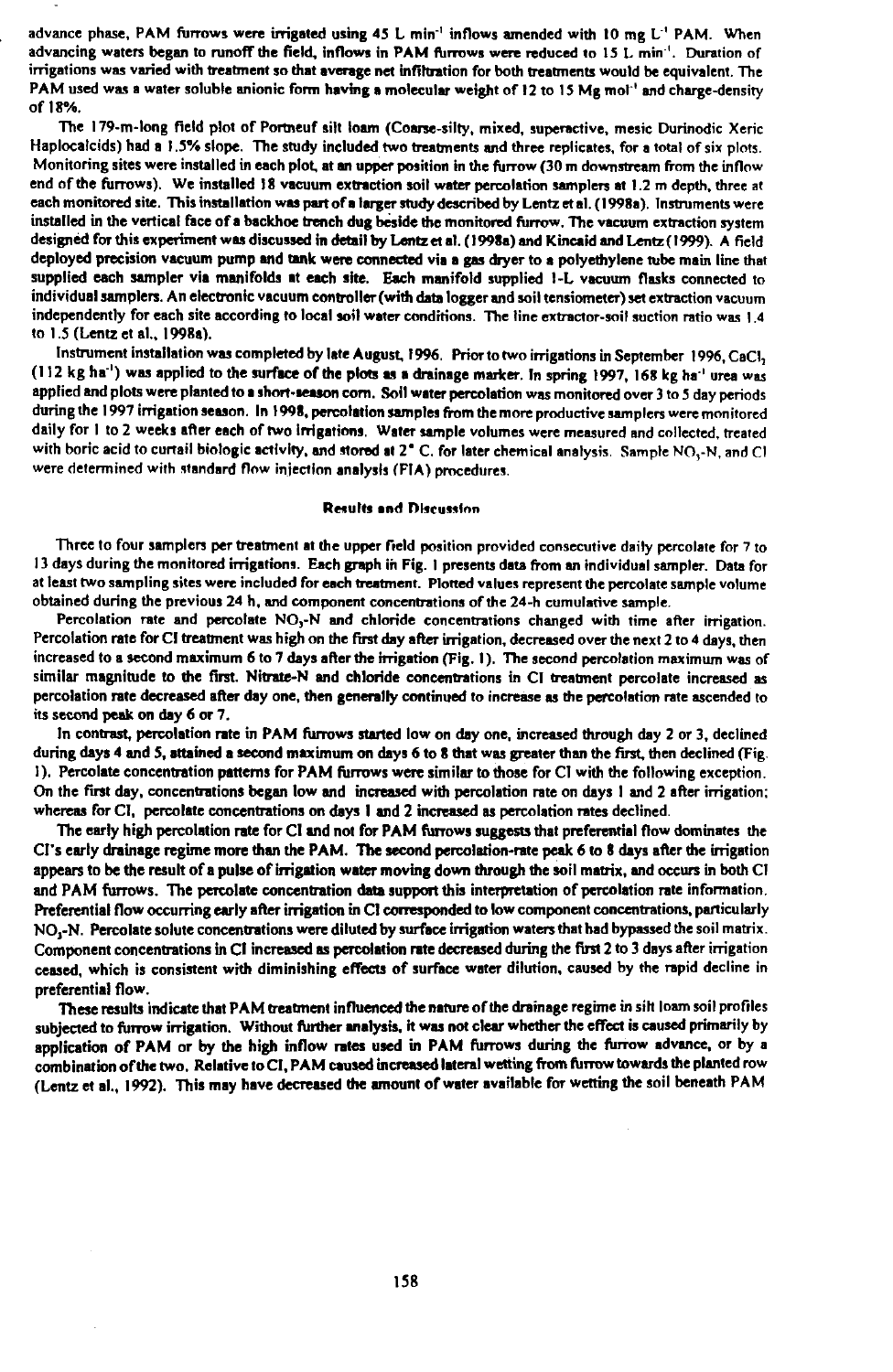

Fig. 1. Daily percolation rates and percolate nitrate-N and chloride concentrations from six individual samplers located in control (left) and PAM-treated (right) plots in the upper field. These samplers were selected for monitoring because they consistently produced percolate volumes that were large enough to permit analysis.